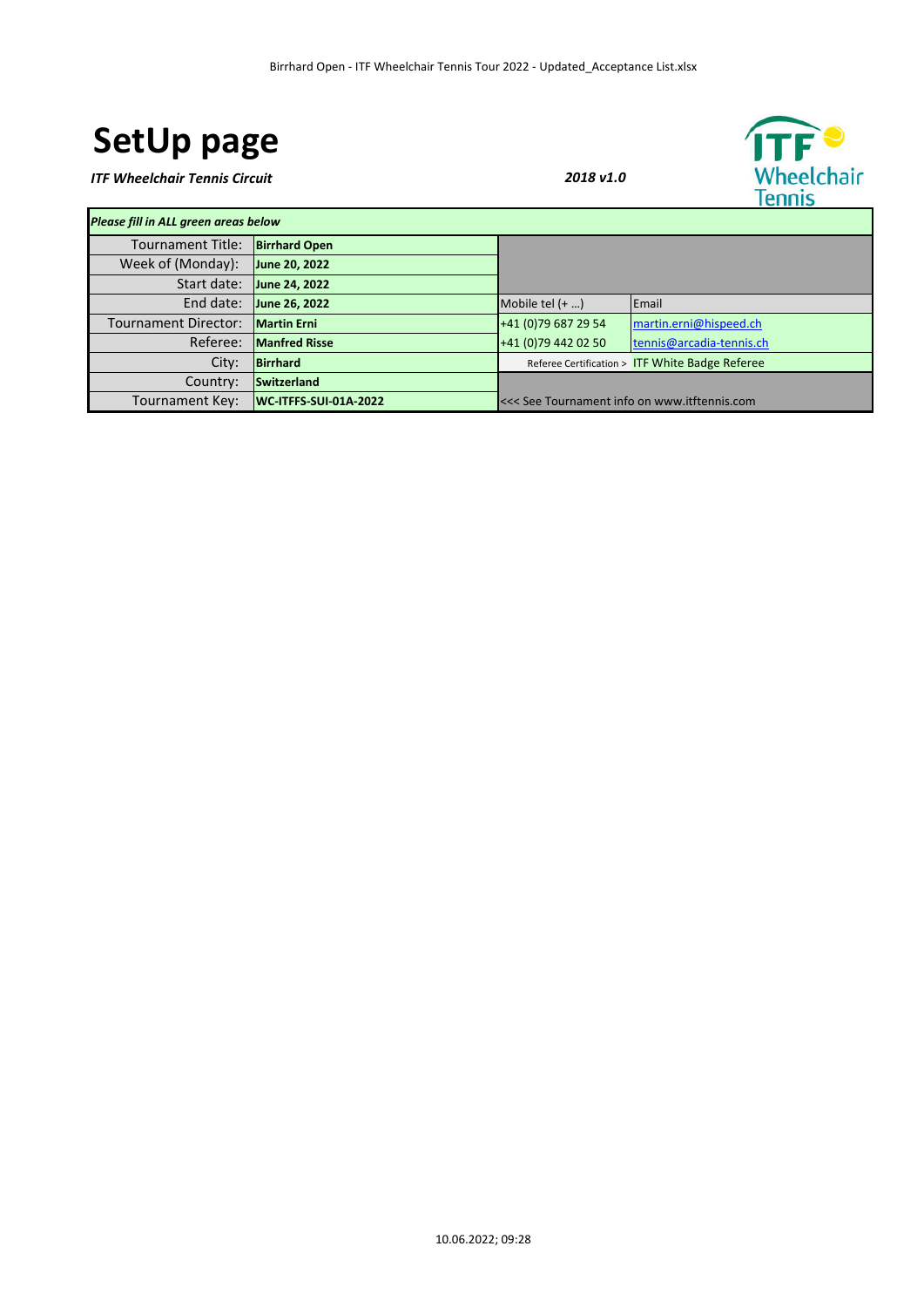### **Birrhard Open Birrhard Open Example 26, 2022 June 24, 2022 June 26, 2022**

## **MEN'S ENTRIES**

| ITF Wheelchair Tennis Circuit | Tourn. Dir.: Martin Erni             |
|-------------------------------|--------------------------------------|
|                               | <b>Referee: Manfred Risse</b>        |
| Week of (Monday)              | City, Country: Birrhard, Switzerland |
| June 20, 2022                 | Tourn. Key: WC-ITFFS-SUI-01A-2022    |



| <b>IMEN'S ENTRIES</b> |                     |                                       |                              |             |                                        | <b>Columns below for</b><br><b>ITF use only</b> |                                    |                                    |
|-----------------------|---------------------|---------------------------------------|------------------------------|-------------|----------------------------------------|-------------------------------------------------|------------------------------------|------------------------------------|
| <b>Family Name</b>    | <b>Given Name</b>   | <b>Nationality</b><br><b>IOC Code</b> | <b>Email</b>                 | <b>IPIN</b> | Date of Birth as dd mmm<br><b>YYYY</b> | WC given by<br>Organiser                        | <b>Men's Accept</b><br><b>Rank</b> | <b>Selected for</b><br><b>Draw</b> |
| Baumann               | Remy                | SUI                                   | remybaumann@bluewin.ch       | BAU 3894638 | 12 Sep 1971                            |                                                 |                                    |                                    |
| <b>Baumann</b>        | Roger               | SUI                                   | rogerbaumann@hotmail.com     | BAU 1421776 | 22 Jun 1979                            |                                                 |                                    |                                    |
| <b>Boussil</b>        | Abdelali            | <b>MOR</b>                            | boussilali70@gmail.com       | BOU 1249489 | 12 Jun 1983                            |                                                 |                                    |                                    |
| Boutahli              | Adil                | <b>USA</b>                            | boutahliadil@gmail.com       | BOU 1414554 | 07 Feb 1985                            |                                                 |                                    |                                    |
| Brechbühl             | Timo                | SUI                                   | mabre@hispeed.ch             | BRE 937284  | 13 Feb 2007                            |                                                 |                                    |                                    |
| <b>Buettiker</b>      | Sebastian           | <b>SUI</b>                            | sebi bue@hotmail.com         | BUE 1425496 | 25 Jun 1989                            |                                                 |                                    |                                    |
| Carnovali             | Giuliano            | SUI                                   | carnovali.giuliano@gmail.com | CAR 8488327 | 13 Apr 1998                            |                                                 |                                    |                                    |
| Chessel               | Pascal              | <b>FRA</b>                            | pascal.chessel33@orange.fr   | CHE 1000824 | 14 Dez 1956                            |                                                 |                                    |                                    |
| Erni                  | Martin              | <b>SUI</b>                            | martin.erni@hispeed.ch       | ERN 1000760 | 01 Jun 1960                            |                                                 |                                    |                                    |
| Flax                  | Thomas              | <b>AUT</b>                            | flaxthomas@hotmail.com       | FLA 1244001 | 11 Sep 1983                            |                                                 |                                    |                                    |
| Grande                | Luciano             | <b>ITA</b>                            | luciano@newdb.it             | GRA 1000415 | 20 Dez 1960                            |                                                 |                                    |                                    |
| Green                 | Garreth             | <b>IRL</b>                            | garrethj@gmail.com           | GRE 1285421 | 01 Sep 1978                            |                                                 |                                    |                                    |
| Gremion               | Raphael             | SUI                                   | rafgrems@hispeed.ch          | GRE 1114596 | 27 Feb 1976                            |                                                 |                                    |                                    |
| Hürlimann             | <b>Matthias</b>     | SUI                                   | huema@gmx.ch                 | HUR 1303427 | 06 Feb 1959                            |                                                 |                                    |                                    |
| Jauss                 | Yann                | SUI                                   | yann.jauss@bluewin.ch        | JAU 1268038 | 06 Okt 1978                            |                                                 |                                    |                                    |
| Kabirlaleh            | Alireza             | SUI                                   | alirezak@bluewin.ch          | KAB 9751000 | 21 Mär 1966                            | 1: Main WC                                      |                                    |                                    |
| Keller                | Herbert             | SUI                                   | boubou11@hispeed.ch          | KEL 1212217 | 25 Aug 1961                            |                                                 |                                    |                                    |
| Keller                | Nico                | <b>SUI</b>                            | nicokeller@hispeed.ch        | KEL 1205493 | 29 Mai 1991                            |                                                 |                                    |                                    |
| Kindt                 | Ivan                | <b>BEL</b>                            | ivan.kindt@hotmail.com       | KIN 1329598 | 28 Jun 1971                            |                                                 |                                    |                                    |
| Peraux                | Justin              | <b>BEL</b>                            | j.peraux@gmail.com           | PER 1336068 | 21 Feb 1999                            |                                                 |                                    |                                    |
| Reis                  | Fabio               | POR                                   | fabio.slb.reis@gmail.com     | REI 1495077 | 11 Sep 1988                            |                                                 |                                    |                                    |
| Scalvini Lozano       | <b>Edgar Andres</b> | <b>ITA</b>                            | scalviniedgar@hotmail.it     | SCA 1360178 | 24 Feb 1983                            |                                                 |                                    |                                    |
| Schmaeh               | Konstantin          | SUI                                   | konst@bluemail.ch            | SCH 1001322 | 21 Okt 1967                            |                                                 |                                    |                                    |
| Suter                 | Thomas              | SUI                                   | thommy.suter@hispeed.ch      | SUT 1001037 | 03 Feb 1956                            |                                                 |                                    |                                    |
| Veuthey               | Jean-Bernard        | SUI                                   | veuj@gmx.ch                  | VEU 1239490 | 25 Okt 1967                            |                                                 |                                    |                                    |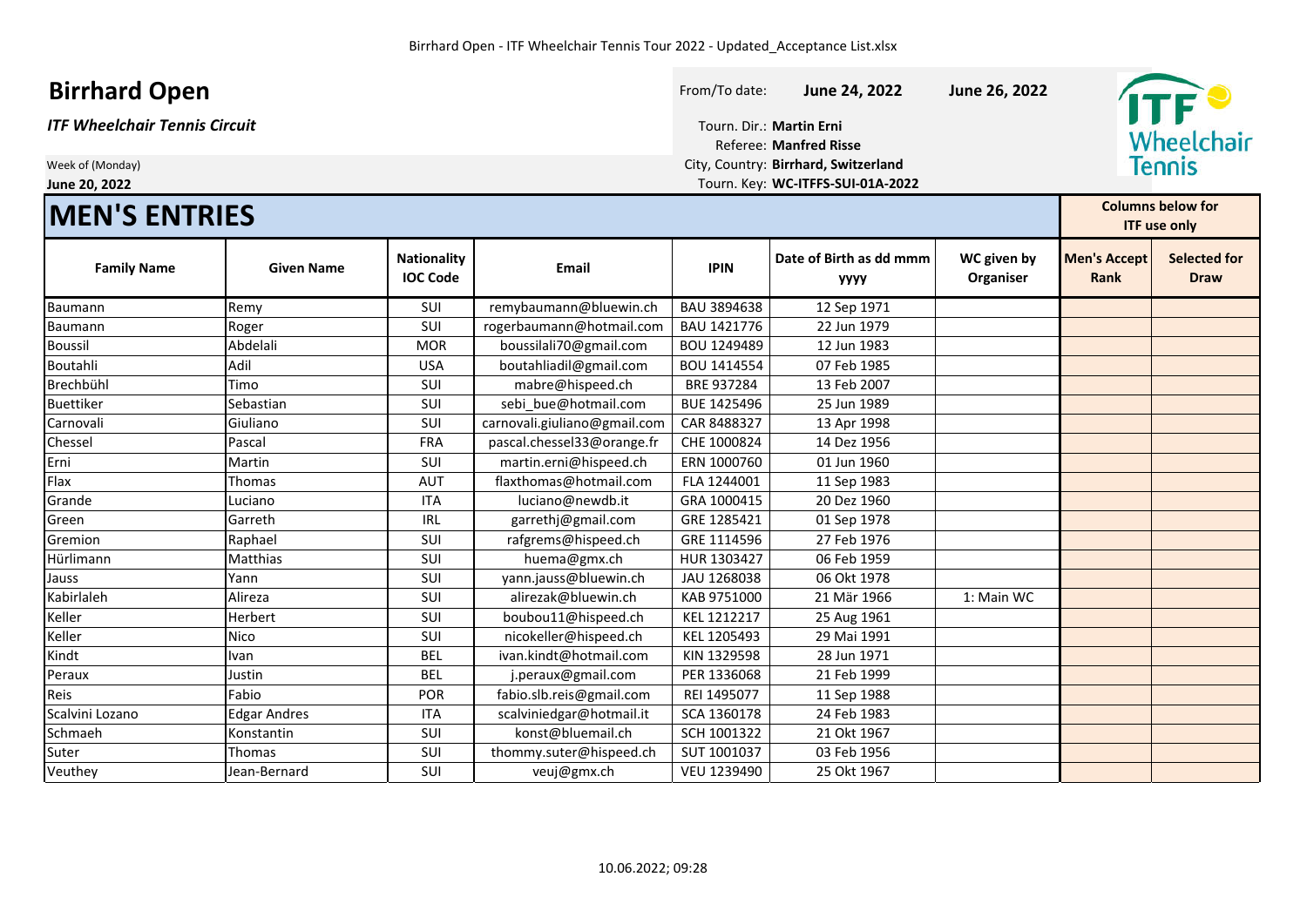### **Birrhard Open Birrhard Open Example 24, 2022 June 24, 2022 June 26, 2022**

*ITF Wheelchair Tennis Circuit* Tourn. Dir.: **Martin Erni**

Referee: **Manfred Risse** Week of (Monday) City, Country: **Birrhard, Switzerland June 20, 2022** Tourn. Key: **WC-ITFFS-SUI-01A-2022**



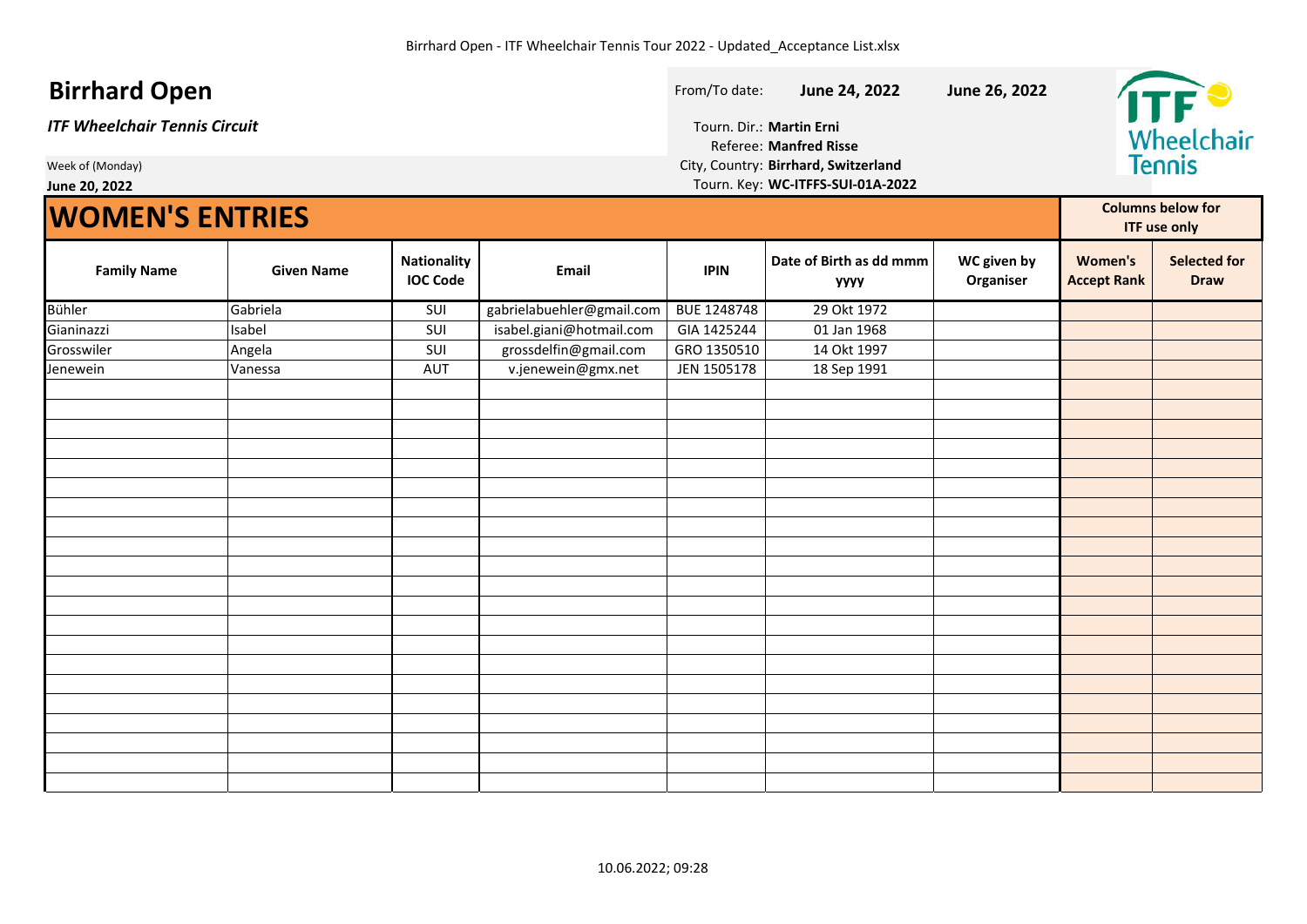| <b>Birrhard Open</b><br><b>ITF Wheelchair Tennis Circuit</b><br>Week of (Monday)<br>June 20, 2022 |                                       |       | From/To date:<br>Tourn. Dir.: Martin Erni | June 24, 2022<br><b>Referee: Manfred Risse</b><br>City, Country: Birrhard, Switzerland<br>Tourn. Key: WC-ITFFS-SUI-01A-2022 | June 26, 2022            | Wheelchair<br>Tennis       |                                                 |
|---------------------------------------------------------------------------------------------------|---------------------------------------|-------|-------------------------------------------|-----------------------------------------------------------------------------------------------------------------------------|--------------------------|----------------------------|-------------------------------------------------|
| <b>QUAD ENTRIES</b>                                                                               |                                       |       |                                           |                                                                                                                             |                          |                            | <b>Columns below for</b><br><b>ITF use only</b> |
| <b>Family Name</b><br><b>Given Name</b>                                                           | <b>Nationality</b><br><b>IOC Code</b> | Email | <b>IPIN</b>                               | Date of Birth as dd<br>mmm yyyy                                                                                             | WC given by<br>Organiser | <b>Quad Accept</b><br>Rank | <b>Selected for</b><br><b>Draw</b>              |
|                                                                                                   |                                       |       |                                           |                                                                                                                             |                          |                            |                                                 |
|                                                                                                   |                                       |       |                                           |                                                                                                                             |                          |                            |                                                 |
|                                                                                                   |                                       |       |                                           |                                                                                                                             |                          |                            |                                                 |
|                                                                                                   |                                       |       |                                           |                                                                                                                             |                          |                            |                                                 |
|                                                                                                   |                                       |       |                                           |                                                                                                                             |                          |                            |                                                 |
|                                                                                                   |                                       |       |                                           |                                                                                                                             |                          |                            |                                                 |
|                                                                                                   |                                       |       |                                           |                                                                                                                             |                          |                            |                                                 |
|                                                                                                   |                                       |       |                                           |                                                                                                                             |                          |                            |                                                 |
|                                                                                                   |                                       |       |                                           |                                                                                                                             |                          |                            |                                                 |
|                                                                                                   |                                       |       |                                           |                                                                                                                             |                          |                            |                                                 |
|                                                                                                   |                                       |       |                                           |                                                                                                                             |                          |                            |                                                 |
|                                                                                                   |                                       |       |                                           |                                                                                                                             |                          |                            |                                                 |
|                                                                                                   |                                       |       |                                           |                                                                                                                             |                          |                            |                                                 |
|                                                                                                   |                                       |       |                                           |                                                                                                                             |                          |                            |                                                 |
|                                                                                                   |                                       |       |                                           |                                                                                                                             |                          |                            |                                                 |
|                                                                                                   |                                       |       |                                           |                                                                                                                             |                          |                            |                                                 |
|                                                                                                   |                                       |       |                                           |                                                                                                                             |                          |                            |                                                 |
|                                                                                                   |                                       |       |                                           |                                                                                                                             |                          |                            |                                                 |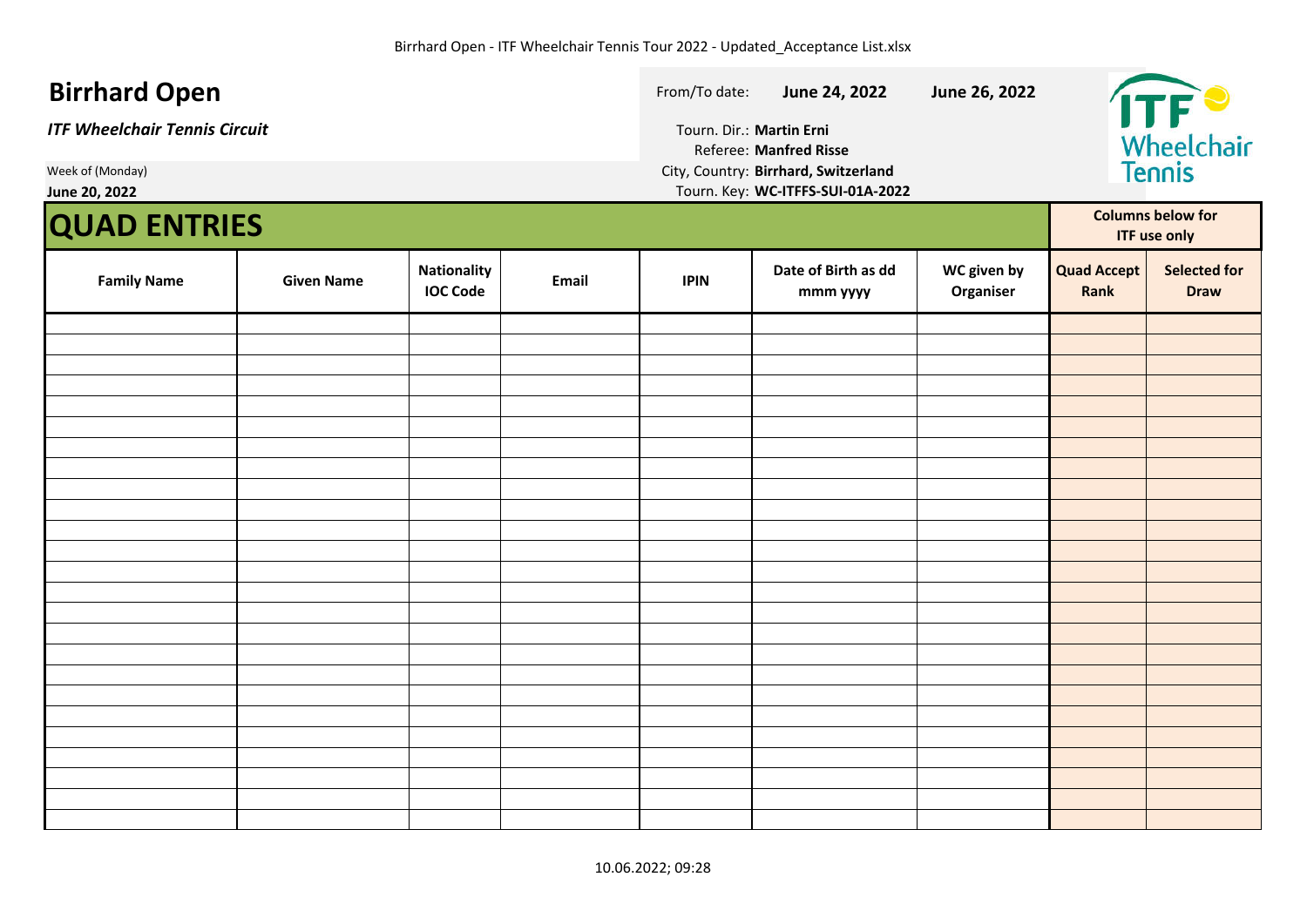#### **Birrhard Open Birrhard Open From/To date: June 24, 2022 June 26, 2022** Wheelchair *ITF Wheelchair Tennis Circuit* Tourn. Dir.: **Martin Erni** Referee: **Manfred Risse** Week of (Monday) City, Country: **Birrhard, Switzerland June 20, 2022** Tourn. Key: **WC-ITFFS-SUI-01A-2022**

| <b>BOYS' ENTRIES</b> |                   |                                |       |             |                                 | <b>Columns below for</b><br><b>ITF use only</b> |                            |                                    |
|----------------------|-------------------|--------------------------------|-------|-------------|---------------------------------|-------------------------------------------------|----------------------------|------------------------------------|
| <b>Family Name</b>   | <b>Given Name</b> | Nationality<br><b>IOC Code</b> | Email | <b>IPIN</b> | Date of Birth as dd<br>mmm yyyy | WC given by<br>Organiser                        | <b>Boys Accept</b><br>Rank | <b>Selected for</b><br><b>Draw</b> |
|                      |                   |                                |       |             |                                 |                                                 |                            |                                    |
|                      |                   |                                |       |             |                                 |                                                 |                            |                                    |
|                      |                   |                                |       |             |                                 |                                                 |                            |                                    |
|                      |                   |                                |       |             |                                 |                                                 |                            |                                    |
|                      |                   |                                |       |             |                                 |                                                 |                            |                                    |
|                      |                   |                                |       |             |                                 |                                                 |                            |                                    |
|                      |                   |                                |       |             |                                 |                                                 |                            |                                    |
|                      |                   |                                |       |             |                                 |                                                 |                            |                                    |
|                      |                   |                                |       |             |                                 |                                                 |                            |                                    |
|                      |                   |                                |       |             |                                 |                                                 |                            |                                    |
|                      |                   |                                |       |             |                                 |                                                 |                            |                                    |
|                      |                   |                                |       |             |                                 |                                                 |                            |                                    |
|                      |                   |                                |       |             |                                 |                                                 |                            |                                    |
|                      |                   |                                |       |             |                                 |                                                 |                            |                                    |
|                      |                   |                                |       |             |                                 |                                                 |                            |                                    |
|                      |                   |                                |       |             |                                 |                                                 |                            |                                    |
|                      |                   |                                |       |             |                                 |                                                 |                            |                                    |
|                      |                   |                                |       |             |                                 |                                                 |                            |                                    |
|                      |                   |                                |       |             |                                 |                                                 |                            |                                    |
|                      |                   |                                |       |             |                                 |                                                 |                            |                                    |
|                      |                   |                                |       |             |                                 |                                                 |                            |                                    |
|                      |                   |                                |       |             |                                 |                                                 |                            |                                    |
|                      |                   |                                |       |             |                                 |                                                 |                            |                                    |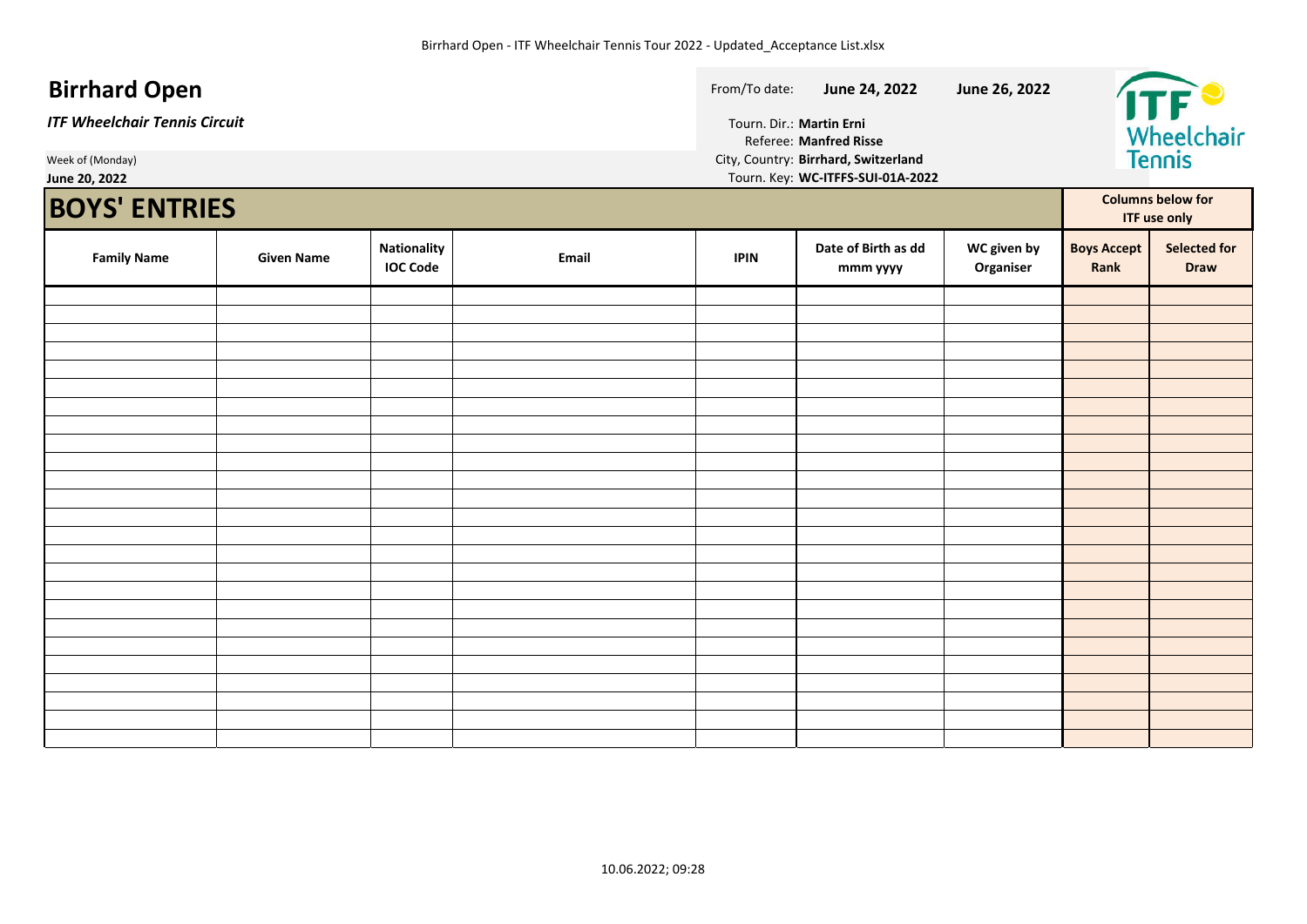#### **Birrhard Open Birrhard Open From/To date: June 24, 2022 June 26, 2022** Wheelchair<br>Tennis *ITF Wheelchair Tennis Circuit* Tourn. Dir.: **Martin Erni** Referee: **Manfred Risse** Week of (Monday) **City, Country: Birrhard, Switzerland**<br>1992 June 20, 2022 **June 20, 2022** Tourn. Key: **WC-ITFFS-SUI-01A-2022 GIRLS ENTRIES Columns below for ITF use only WC given by Family Name Calcularist Given Name Nationality Nationality Girls Accept Selected for IOC Code Email IPIN Date of Birth as dd Organiser Rank Draw mmm yyyy**